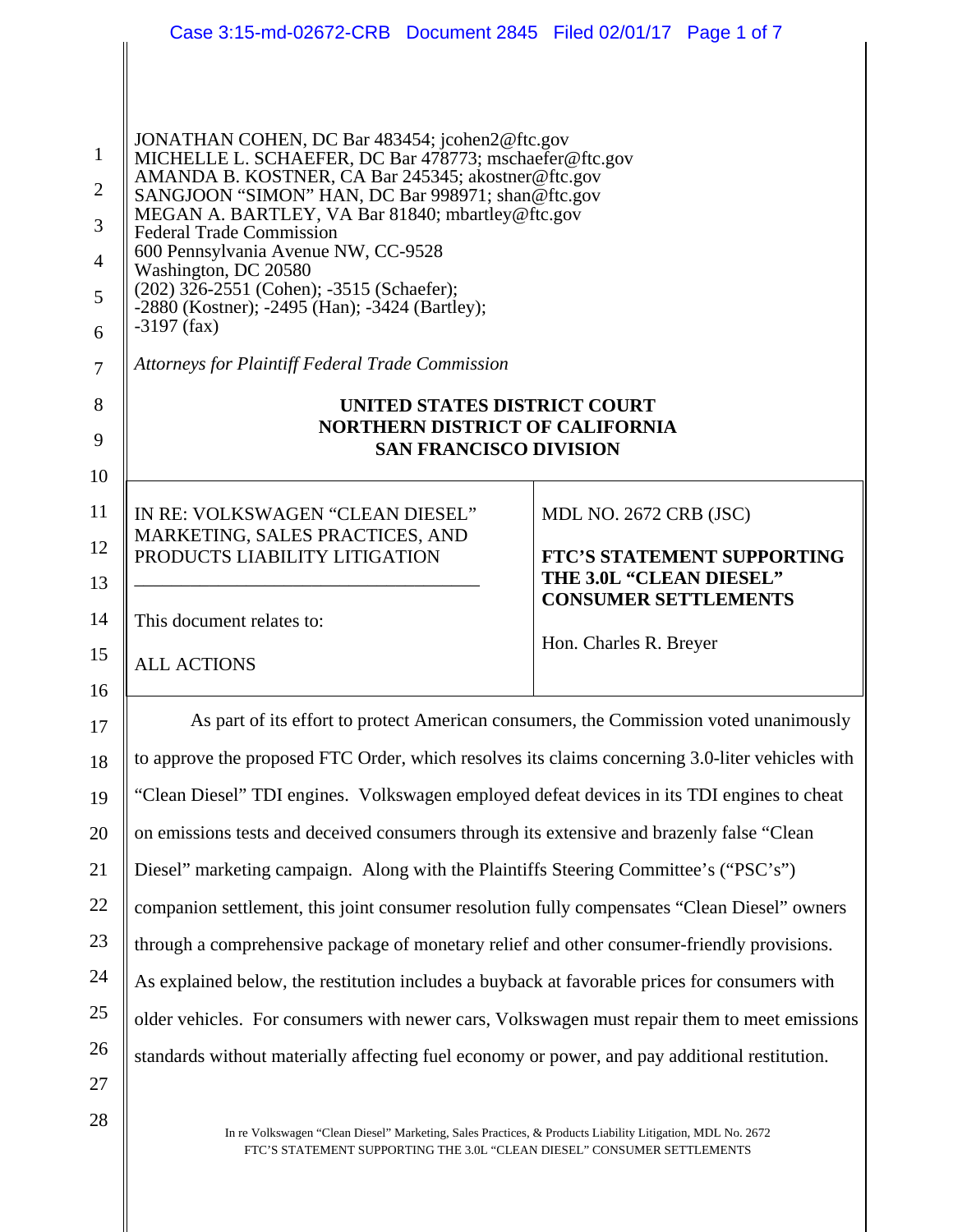$\mathsf{I}$ 

| $\mathbf{1}$   | <b>Model Years 2009-2012</b>                                                                                                                                                                           |
|----------------|--------------------------------------------------------------------------------------------------------------------------------------------------------------------------------------------------------|
|                |                                                                                                                                                                                                        |
| $\mathbf{2}$   | With respect to older cars, the FTC Order requires Volkswagen to offer to buy back all                                                                                                                 |
| 3              | 3.0-liter TDI engine vehicles from model years 2009-2012. The buyback has important                                                                                                                    |
| $\overline{4}$ | consumer-friendly features:                                                                                                                                                                            |
| 5              | The buyback prices are based on retail prices in September $2015-$                                                                                                                                     |
| 6              | approximately two months before it became clear that the defeat device<br>scandal affected 3.0-liter vehicles.                                                                                         |
| 7              | In addition to September 2015 Clean Retail, consumers will receive a                                                                                                                                   |
| 8              | restitution payment to compensate for their economic losses. See Ex. A<br>(listing approximate restitution ranges).                                                                                    |
| 9              | Importantly, consumers will receive September 2015 retail value (plus compensation) even if                                                                                                            |
| 10             | Volkswagen does not repurchase their cars until as late as 2019. <sup>3</sup>                                                                                                                          |
| 11             | <b>Model Years 2013-2016</b>                                                                                                                                                                           |
| 12             | For owners of TDI engine vehicles from model years 2013-2016, the FTC Order ensures                                                                                                                    |
| 13             | that consumers will receive the car they thought they purchased. <sup>4</sup> First, these owners will                                                                                                 |
| 14             |                                                                                                                                                                                                        |
| 15             | <sup>1</sup> Specifically, the FTC used National Association of Automobile Dealers ("NADA")                                                                                                            |
| 16             | "Clean Retail" figures. "Clean Retail" represents the price a consumer "could reasonably pay<br>for a vehicle [in good condition] at a dealer's lot," as opposed to "Clean Trade," which is the        |
| 17             | amount consumers could expect to receive when trading in a comparable vehicle in good                                                                                                                  |
| 18             | condition. See www.nada.com/b2b/support/glossary.aspx (viewed Jan. 26, 2017). Because<br>dealers mark up trade-ins before resale, Clean Retail is always higher than Clean Trade.                      |
| 19             | Additionally, for 2015 and 2016 vehicles that NADA did not yet catalog in September 2015, the<br>FTC used a generous, consumer-friendly inferred value to ensure these owners receive full             |
| 20             | compensation.                                                                                                                                                                                          |
| 21             | <sup>2</sup> The Environmental Protection Agency ("EPA") issued a Notice of Violation ("NOV")<br>concerning 2.0-liter TDI engine vehicles in September 2015. EPA issued an NOV concerning              |
| 22             | 3.0-liter vehicles in November 2015.                                                                                                                                                                   |
| 23             | $3$ If EPA and CARB approve an emissions Modification, owners of 3.0-liter TDI engine<br>vehicles from model years 2009-2012 will also have the choice to obtain that Modification free                |
| 24             | under the FTC Order and the related DOJ settlement of environmental claims, along with as<br>much as \$15,380 in additional restitution. See Ex. A. The Approved Emissions Modification                |
| 25             | ("Modification") would improve vehicle emissions but not render them fully compliant.<br>Notably, the FTC Order and DOJ Consent Decree use different terminology, but both documents                   |
| 26             | and the PSC Settlement distinguish between technical changes that would reduce NO <sub>x</sub> but not<br>achieve full compliance (or reduce other emissions), on one hand, and technical changes that |
| 27             | would achieve full compliance, on the other.                                                                                                                                                           |
| 28             | In re Volkswagen "Clean Diesel" Marketing, Sales Practices, & Products Liability Litigation, MDL No. 2672                                                                                              |
|                | FTC'S STATEMENT SUPPORTING THE 3.0L "CLEAN DIESEL" CONSUMER SETTLEMENTS                                                                                                                                |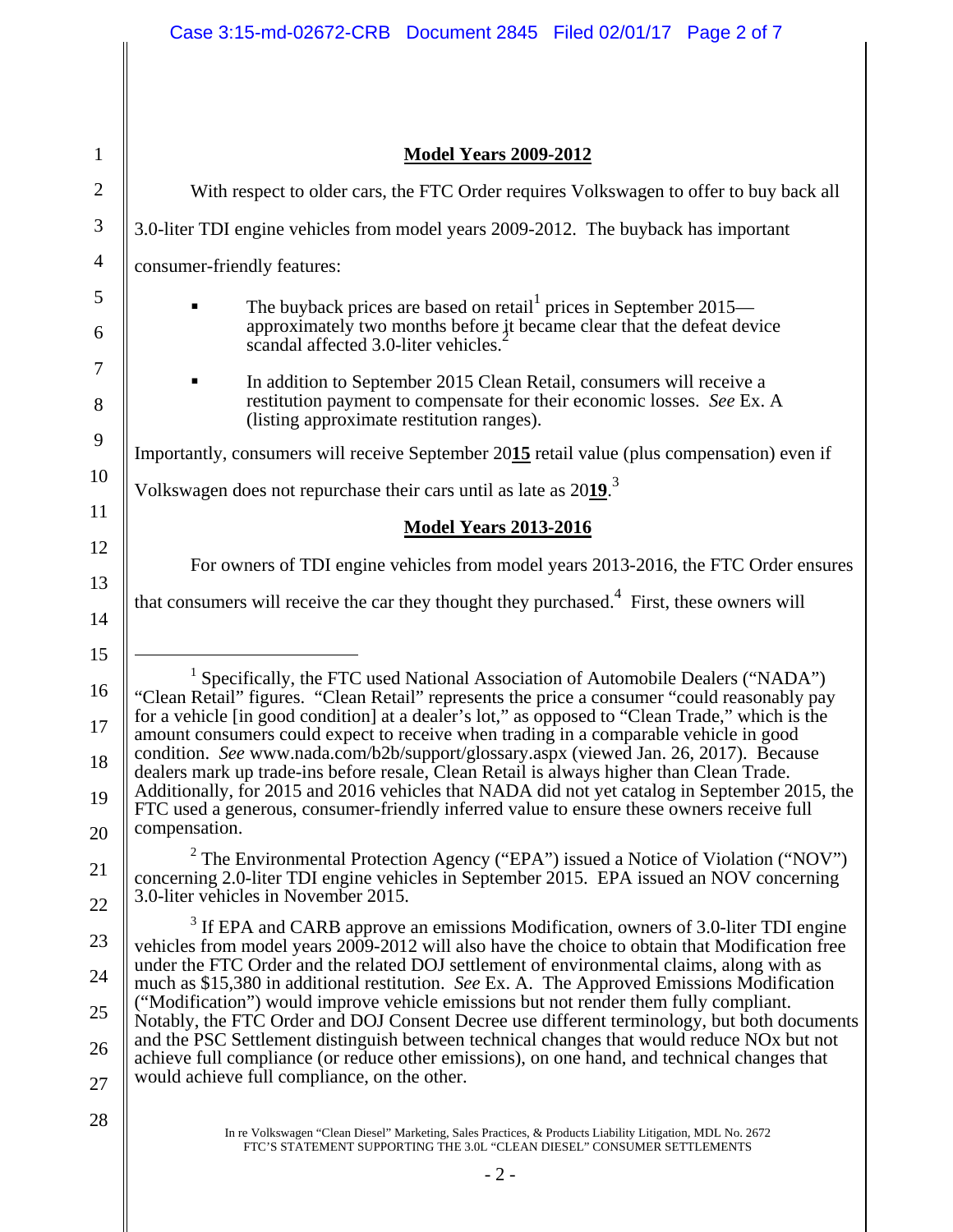1 2 3 4 5 6 7 8 9 10 11 12 13 14 15 16 17 18 19 20 21 22 23 24 25 26 27 28 \$8,539 to \$17,614.<sup>5</sup> *See* Ex. A (restitution ranges). Simply put, these consumers will have the horsepower—along with significant financial restitution that will fully compensate them.<sup>7</sup>  $\overline{a}$ receive a Certified Emissions Repair ("Repair") at no cost. Unlike an Approved Emissions Modification ("Modification"), a Repair must fully restore the vehicle to the emissions standard Volkswagen originally promised consumers (a Modification reduces nitrogen oxide (NOx) emissions but not to the standards to which they were originally certified). Second, the FTC Order requires Volkswagen to accomplish this full Repair without materially diminishing the vehicles' performance (fuel economy, torque, and horsepower – attributes important to "Clean Diesel" purchasers). Third, these consumers will receive restitution ranging from more than car they thought they purchased—in terms of emissions, fuel economy, torque, and **Other Consumer-Friendly Order Provisions**  The FTC Order (and PSC Settlement) includes important additional consumer-friendly provisions: <sup>4</sup> These 2013-2016 vehicles include one Porsche model, one Volkswagen model, and several Audi models.  $<sup>5</sup>$  Consumers with newer vehicles who elect to participate in the settlement may receive</sup> half of their restitution in advance, before their vehicle undergoes a Repair. FTC Order § IX(A). <sup>6</sup> The global consumer settlement's restitution figures include approximately \$276.5 million for consumers from Bosch, which manufactured the defeat device Volkswagen used. The FTC engaged with Bosch and allocated Bosch's contribution among consumers in an equitable manner that the Commission determined reflects the public interest.  $<sup>7</sup>$  If Volkswagen cannot fully and timely Repair the vehicles' emissions according to a set</sup> timetable, then these owners will have their cars bought back using September 2015 Clean Retail prices plus additional restitution (they may also have the option to accept a partial repair – an emissions Modification – if one exists, plus additional restitution). If Volkswagen's Repairs diminish fuel economy by more than 3 MPG, torque by more than 5%, or horsepower by more than 5%, then Volkswagen must make an automatic extra payment to consumers. FTC Order § VIII(B). Additionally, there are two other protections against reduced performance. First, whether or not these three specific triggers apply, the existing FTC Order restitution amounts provide compensation for some reduced performance (including other performance attributes). Second, depending on the severity of the reduced performance, Volkswagen could face additional remedies the Court directs, including free repairs, further compensation, or even a full buyback. FTC Order § VIII(B). In re Volkswagen "Clean Diesel" Marketing, Sales Practices, & Products Liability Litigation, MDL No. 2672 FTC'S STATEMENT SUPPORTING THE 3.0L "CLEAN DIESEL" CONSUMER SETTLEMENTS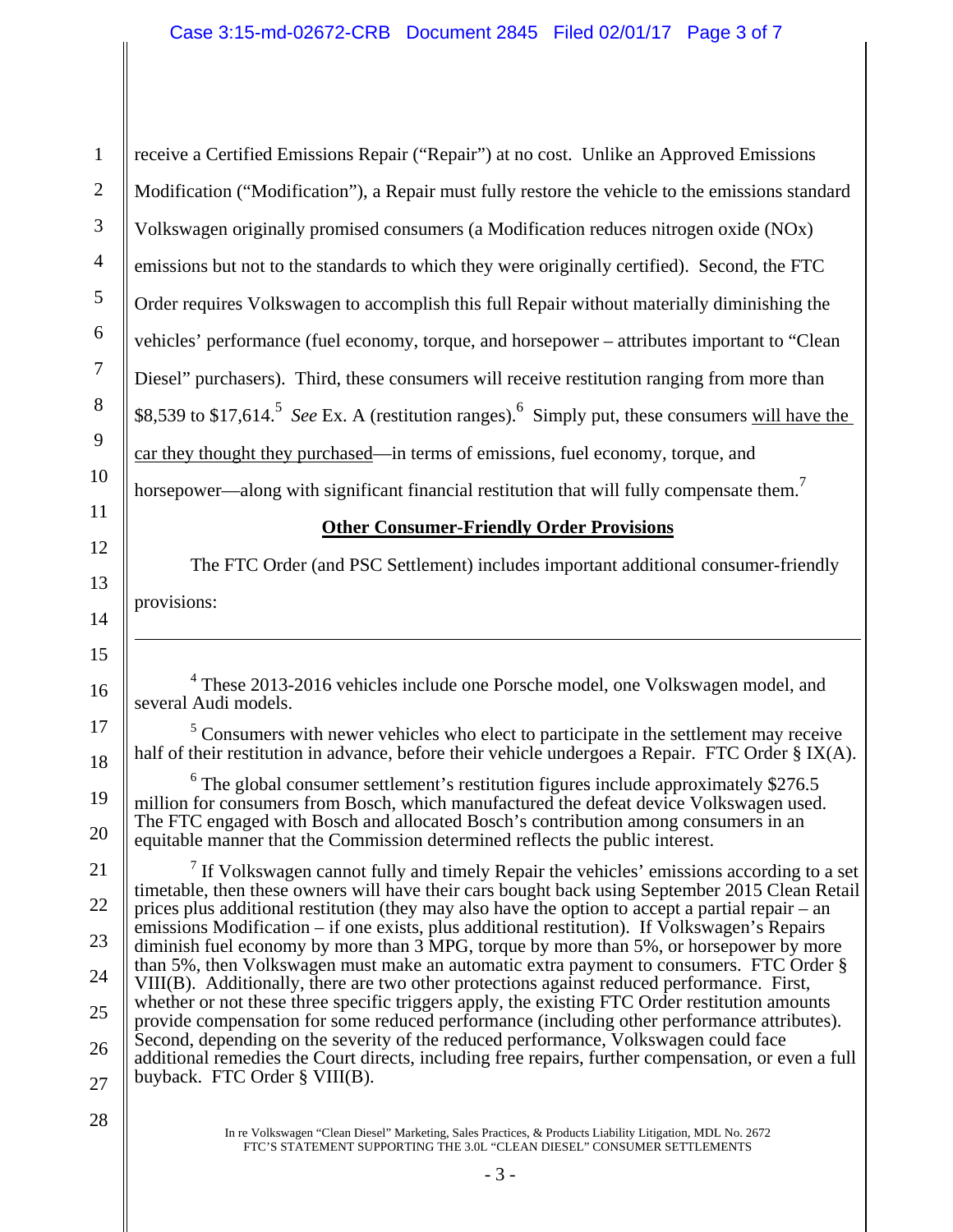| <b>Loan Forgiveness.</b> Consumers eligible for a buyback but with loan   |
|---------------------------------------------------------------------------|
| balances exceeding their vehicle's value may receive loan for giveness up |
| to 130% of the vehicle's full buyback amount. <sup>8</sup>                |

- **Relief for American Servicemembers**. The FTC Order ensures that members of our armed forces serving abroad must receive the same (or substantially equivalent) benefits as everyone else—even if Volkswagen must pay additional expenses associated with buying back vehicles or making Repairs to vehicles overseas.<sup>9</sup>
- Volkswagen is responsible for any associated costs.<sup>10</sup> **Protection for Consumers in Rural Areas and Hawaiian Residents**. The FTC Order ensures that Volkswagen must provide the Order's benefits (or substantially equivalent benefits) to eligible consumers whose geographic location unduly burdens their ability to participate (such as consumers who reside on Hawaiian islands without a dealer, or rural residents residing a significant distance from the nearest dealer).
- **Restitution for Consumers Who Sold After the Scandal Broke**. Many consumers—understandably offended by Volkswagen's emissions cheating and unwilling to drive a polluting vehicle—sold their vehicles shortly after the scandal broke. This created a "firesale" situation where, due to the scandal, these consumers had no choice but to accept depressed prices for their cars. The FTC Order provides these consumers with substantial compensation.<sup>11</sup>
	- **Compensation for Lessees.**<sup>12</sup> The FTC Order provides substantial restitution for lessees of 3.0-liter TDI vehicles. These consumers were also affected by Volkswagen's deceptive marketing. Additionally, certain lessees have the option to terminate their leases without any early termination penalties.
		- **Pro-Rated Extended Warranty Refunds**. Many consumers who purchased "Clean Diesel" vehicles also bought expensive extended warranties or service plans that they cannot use after Volkswagen buys back their car. The FTC Order provides consumers with pro-rated refunds for the unused portions of service contracts or extended warranties.<sup>13</sup>
		- **Warranty and Lemon Law Protection**. The FTC Order provides consumers who receive Modifications to their emissions systems or full

 $8$  FTC Order  $\S$  IV(G)(1).

<sup>9</sup>*Id.* § XVI(C)(7).

 $^{10}$   $ld$ .

1

2

3

4

5

6

7

8

9

10

11

12

13

14

15

16

17

18

19

20

21

22

 $\overline{a}$ 

23

24

25

26

27

28

- $^{11}$ *Id.* § XIV.
- <sup>12</sup>*Id.* §§ VI, XII-XIII.
- $^{13}$  *Id.* § XV(O).

In re Volkswagen "Clean Diesel" Marketing, Sales Practices, & Products Liability Litigation, MDL No. 2672 FTC'S STATEMENT SUPPORTING THE 3.0L "CLEAN DIESEL" CONSUMER SETTLEMENTS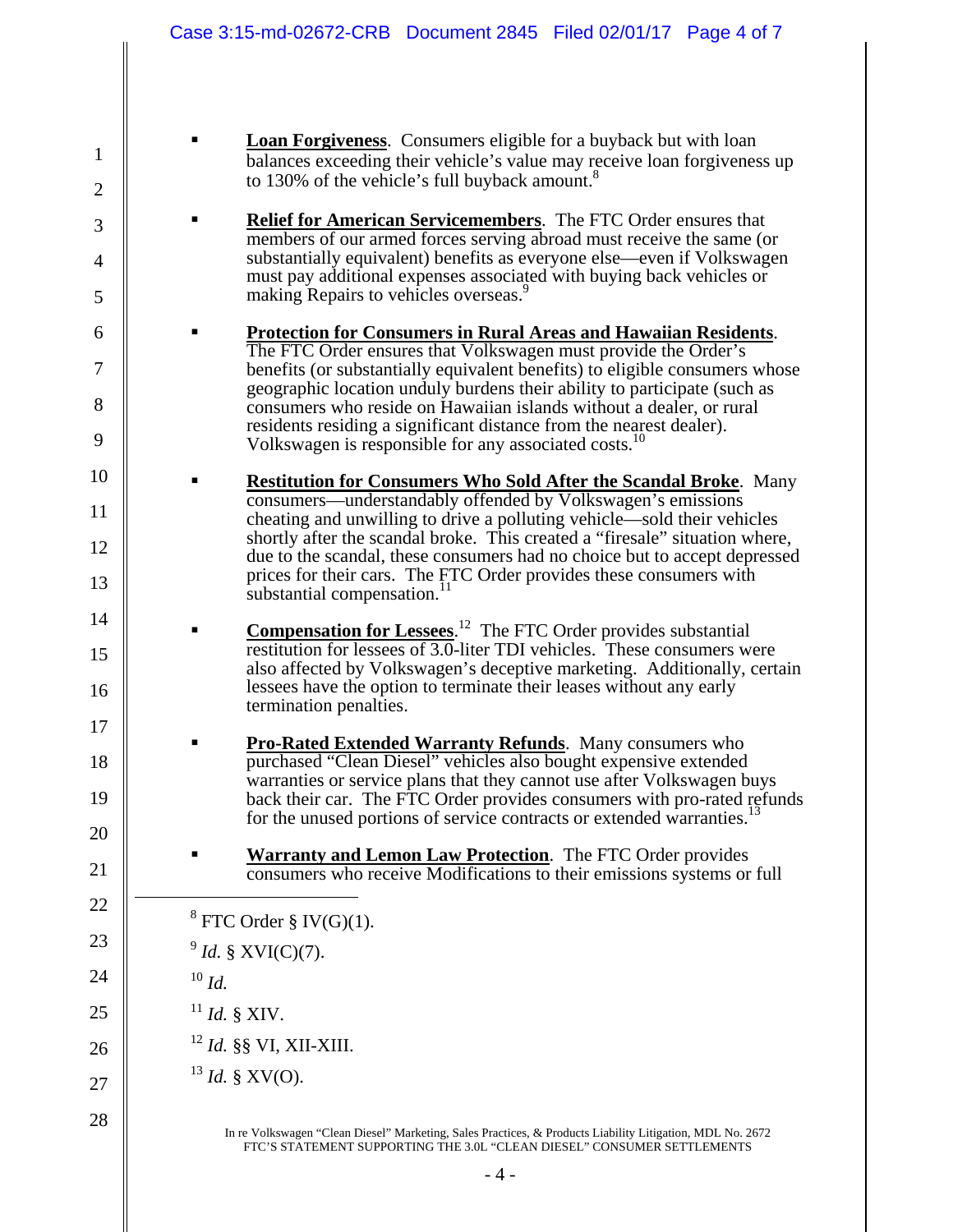Repairs with a robust warranty covering any vehicle components that the Repair (or Modification) might reasonably affect.<sup>14</sup> Most importantly, if Volkswagen cannot fix the vehicles after several attempts, Volkswagen must offer to buy them back at favorable prices.

**• Other Consumer-Friendly Provisions.** Among other things, the proposed FTC Order (1) imposes stringent claims processing deadlines;<sup>16</sup> (2) appoints a neutral, independent Claims Supervisor to monitor and report on Volkswagen's compliance; $\frac{17}{3}$  requires Volkswagen to offer consumers multiple choices as to when they bring their vehicle to the dealer for a buyback, Repair, or Modification (and allows consumers to choose the dealer); $^{18}$  (4) requires Volkswagen to offer a loaner vehicle for Repairs or Modifications that take longer than three hours;<sup>19</sup> (5) requires Volkswagen to offer consumers the option to receive restitution through an Electronic Funds Transfer ("EFT");<sup>20</sup> and (6) prohibits Volkswagen from using information it collects during the claims process for any other purpose (such as marketing). $\frac{3}{2}$ 

In short, the FTC Order is clearly in the public interest. Indeed, if it were not, the FTC

would never have approved it. *See*, *e.g.*, *United States v. Cannons Eng'g Corp.*, 899 F.2d 79, 84

(1st Cir. 1990) (explaining that deference is appropriate "where, as here, a government actor

committed to the protection of the public interest has pulled the laboring oar in constructing the

 14 proposed settlement") (citing *FTC v. Standard Fin. Mgmt. Corp.*, 830 F.2d 404, 408 (1st Cir.

1987) (discussing need for judicial deference "to the agency's determination that the settlement

 16 is appropriate")); *State of California Dep't of Toxic Substances Control v. Waymire Drum Co.*,

 17 No. C-98-03834, 1999 WL 169536, \*2 (N.D. Cal. Mar. 19, 1999) (quoting *Cannons*; "The

presumption in favor of settlement is particularly strong where a consent decree has been

negotiated by a governmental agency specially equipped, trained, or oriented in the field."). As

| $^{14}$ <i>Id.</i> § XV(A).              |
|------------------------------------------|
| $15$ <i>Id.</i> § XV(L).                 |
| $16$ <i>Id.</i> § XVI.                   |
| $17$ <i>Id.</i> § XVII.                  |
| <sup>18</sup> <i>Id.</i> § XVII(C)(4).   |
| $19$ <i>Id.</i> § XI(F).                 |
| $^{20}$ <i>Id.</i> § XVI(D).             |
| <sup>21</sup> <i>Id.</i> at XVII(C)(10). |

1

2

3

4

5

6

7

8

9

10

11

12

13

15

18

19

20

 $\overline{a}$ 

21

22

23

24

25

26

27

28

In re Volkswagen "Clean Diesel" Marketing, Sales Practices, & Products Liability Litigation, MDL No. 2672 FTC'S STATEMENT SUPPORTING THE 3.0L "CLEAN DIESEL" CONSUMER SETTLEMENTS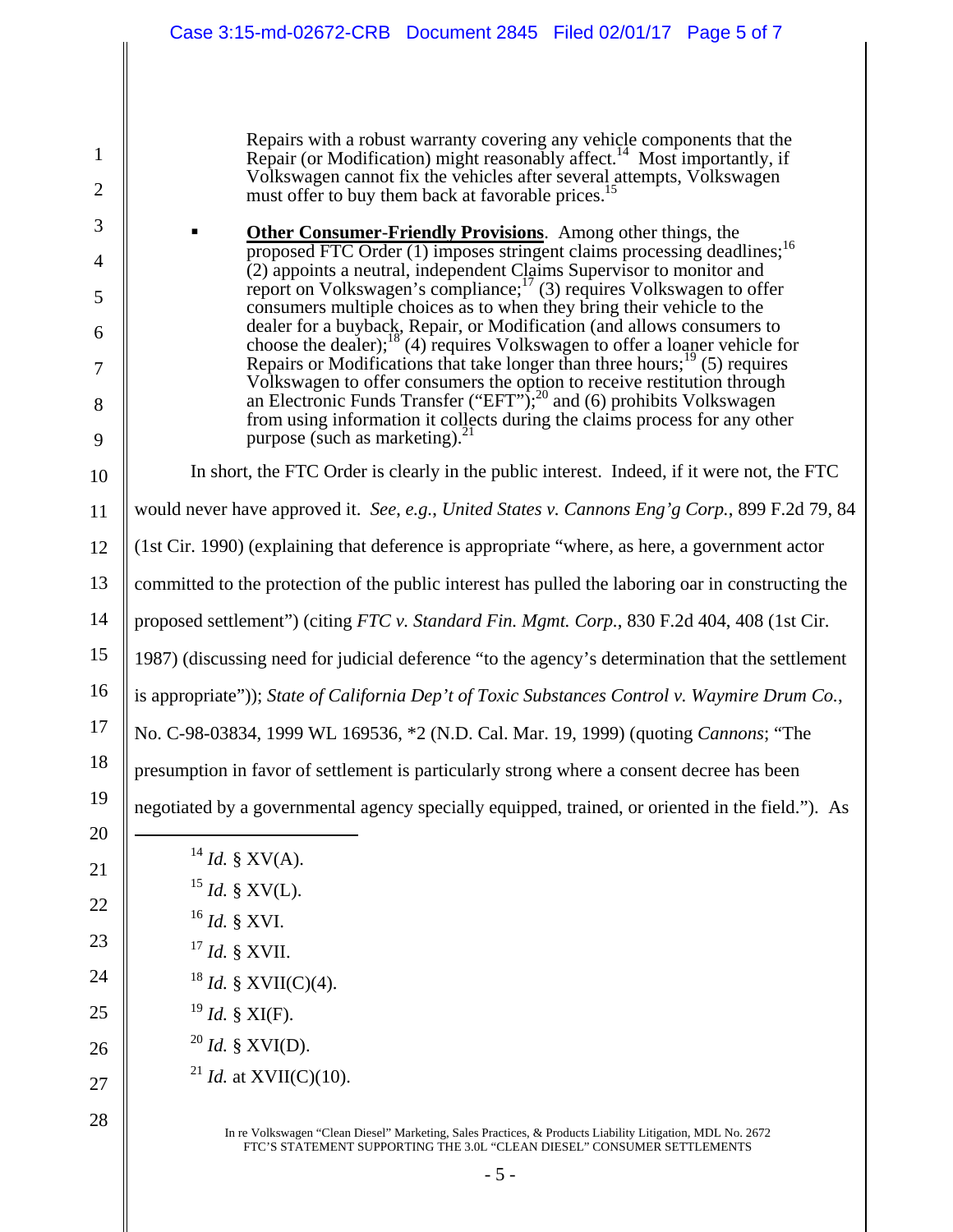1 the federal agency with a statutory mandate to protect consumers, the FTC urges the Court to 2 enter both consumer settlements quickly so that redress can begin.

| $\ensuremath{\mathsf{3}}$ |                                                                                                                                                                                      |
|---------------------------|--------------------------------------------------------------------------------------------------------------------------------------------------------------------------------------|
| $\overline{4}$            | Dated: January 31, 2017<br>Respectfully-Submitted,                                                                                                                                   |
| 5                         |                                                                                                                                                                                      |
| 6                         | Jonathan Cohen (jcohen2@ftc.gov)                                                                                                                                                     |
| $\overline{\mathcal{I}}$  | Michelle L. Schaefer (mschaefer@ftc.gov)<br>Amanda B. Kostner (akostner@ftc.gov)<br>Sangjoon "Simon" Han (shan@ftc.gov)                                                              |
| 8                         | Megan A. Bartley (mbartley@ftc.gov)<br>Federal Trade Commission                                                                                                                      |
| 9                         | 600 Pennsylvania Avenue NW, CC-9528<br>Washington, DC 20580                                                                                                                          |
| 10                        | (202) 326-2551 (Cohen); -3515 (Schaefer); -2880 (Kostner); -2495 (Han); -3424 (Bartley); -3197 (fax)                                                                                 |
| 11                        | Attorneys for Plaintiff Federal Trade Commission                                                                                                                                     |
| 12                        |                                                                                                                                                                                      |
| 13                        |                                                                                                                                                                                      |
| 14                        |                                                                                                                                                                                      |
| 15                        |                                                                                                                                                                                      |
| 16                        |                                                                                                                                                                                      |
| 17                        |                                                                                                                                                                                      |
| 18                        |                                                                                                                                                                                      |
| 19                        |                                                                                                                                                                                      |
| 20                        |                                                                                                                                                                                      |
| 21                        |                                                                                                                                                                                      |
| 22                        |                                                                                                                                                                                      |
| 23                        |                                                                                                                                                                                      |
| 24                        |                                                                                                                                                                                      |
| 25                        |                                                                                                                                                                                      |
| 26                        |                                                                                                                                                                                      |
| 27                        |                                                                                                                                                                                      |
| 28                        | In re Volkswagen "Clean Diesel" Marketing, Sales Practices, & Products Liability Litigation, MDL No. 2672<br>FTC'S STATEMENT SUPPORTING THE 3.0L "CLEAN DIESEL" CONSUMER SETTLEMENTS |
|                           | $-6-$                                                                                                                                                                                |